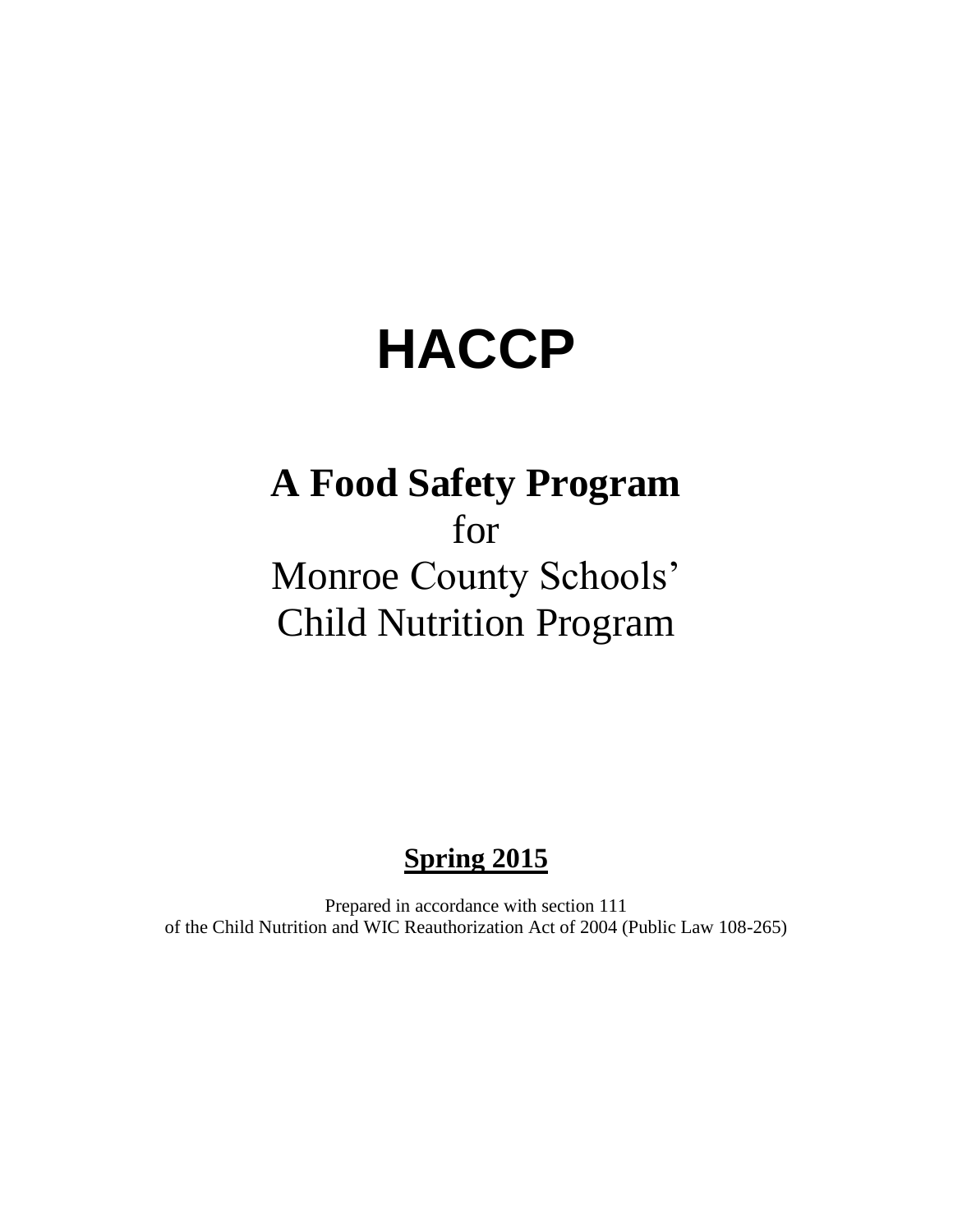#### **Introduction**

Section 111 of the Child Nutrition and WIC Reauthorization Act of 2004 (Public Law 108-265) amended section 9(h) of the National School Lunch Act by requiring school food authorities (SFAs) to implement a food safety program for the preparation and service of school meals served to children in the school year beginning July 1, 2005. The program must be based on Hazard Analysis and Critical Control Point (HACCP) principles and conform to guidance issued by the Department of Agriculture (USDA). All SFAs must have a fully implemented food safety program that complies with HACCP principles no later than the end of the 2005-2006 school year.

This document is based on the elements that USDA identified as the requirements necessary for the implementation of HACCP-based food safety programs in schools participating in the National School Lunch Program (NSLP) or the School Breakfast Program (SBP).

HACCP is a systematic approach to construct a food safety program designed to reduce the risk of foodborne hazards by focusing on each step of the food preparation process – from receiving to service. USDA recommends that SFAs use the Process Approach to HACCP because it gives more flexibility to create a program suitable for a variety of situations. The Process Approach categorizes food preparation into three broad categories based on how many times each menu item moves through the temperature danger zone.

Serving safe food is a critical responsibility for school foodservice and a key aspect of a healthy school environment. Keeping foods safe is also a vital part of healthy eating and a recommendation of the *[Dietary Guidelines for Americans 2005](http://www.healthierus.gov/dietaryguidelines/)*. When properly implemented, HACCP-based food safety programs will help ensure the safety of the school meals served to children across the Nation.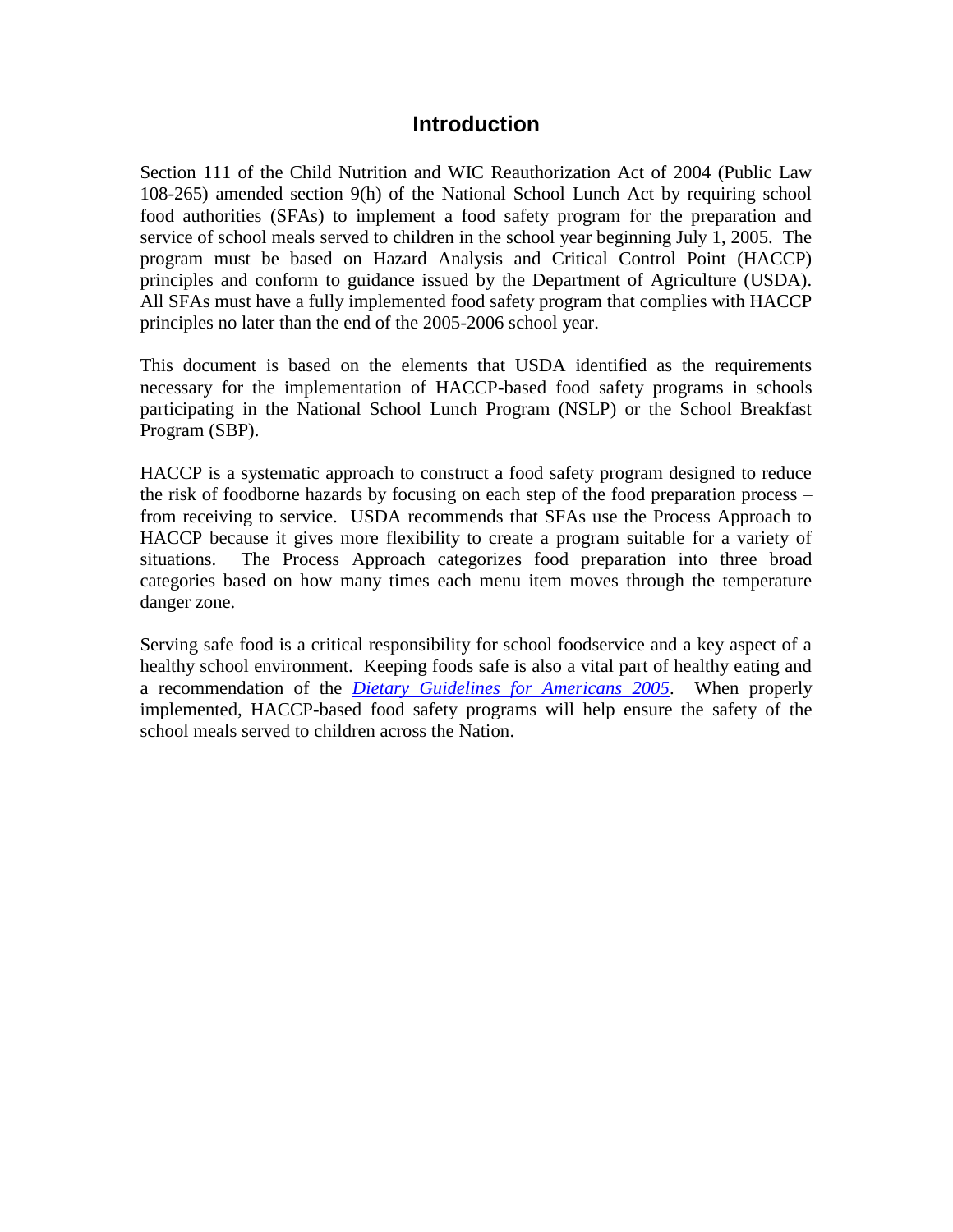### **Overview**

All schools that participate in the National School Lunch Program and/or the School Breakfast Program must implement a food safety program. The food safety program must include a written plan for each individual school in the SFA and be based on HACCP principles.

There are three main points essential to the development of a food safety program: sanitation, temperature control, and Standard Operating Procedures (SOPs).

- 1. Food preparation areas must be clean and sanitary. This should include the workers' hands, utensils, and food contact surfaces. Avoid cross contamination.
- 2. Temperature control means keeping cold foods cold and hot foods hot. Cook to proper temperatures and hold at proper temperatures, and be sure to record those temperatures. A basic, properly calibrated food thermometer is all that's needed to check for proper temperatures.
- 3. SOPs can be used both for sanitation and to verify that proper temperatures are being observed, as well as other aspects of a foodservice operation.

The following are some new terms associated with the food safety program and individual school plans:

Hazard analysis: review of the school's food service operation to find areas where food safety problems might occur

**Control measures:** steps taken to reduce the likelihood of food contamination **Critical control points:** points in food preparation and processing where

controlling a step (such as cooking) is essential to assure food safety

**Critical limits:** the time and temperature ranges for food preparation and service (either cold or hot) that keep food safe

**Process Approach:** a method of grouping menu items into one of three processes depending on the number of times the food goes through the temperature "danger zone:, which is between  $41^{\circ}$ F and 135F (per the amendment to the 2001 FDA Food Code issued in August 2003)

**Standard Operating Procedure (SOP):** written instructions for a food service task that reduce food safety hazards

Rockcastle County Schools' food service will have a food safety program based on the Process Approach to HACCP. This program follows the USDA guidance on developing a food safety program. All standards in the food safety program are based on recommendations in the 2001 Food Code. The manager will be responsible for checking at least monthly to see that it is working. Any problems with sanitation or temperature control will be corrected. Every year the program will be reviewed and any necessary changes will be incorporated.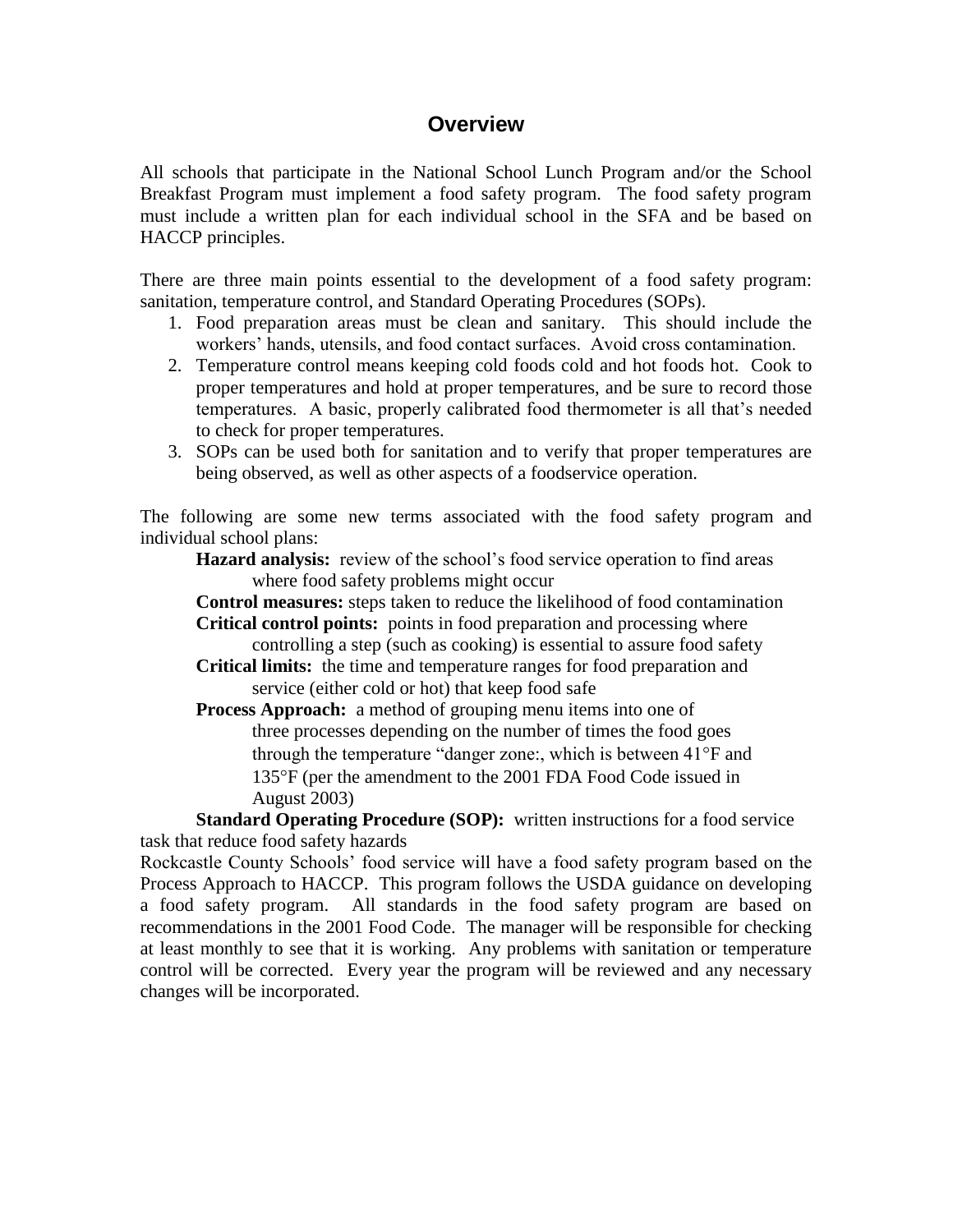# **Purpose of a School Food Safety Program**

The purpose of a school food safety program is to ensure the delivery of safe foods to children in the school meals program by controlling hazards that may occur or be introduced into foods anywhere along the flow of the food from receiving to serving. An effective food safety program will help control food safety hazards that might arise during all aspects of food service (receiving, storing, preparing, cooking, cooling, reheating, holding, assembling, packaging, transporting, and serving).

There are two types of hazards: (1) one is specific to the preparation of foods, such as improper cooking for the specific type of food (beef, chicken, eggs, etc.) and (2) nonspecific one that affects all foods, such as poor personal hygiene. Specific hazards are controlled by identifying Critical Control Points (CCPs) and implementing measures to control the occurrence or introduction of those hazards. Nonspecific hazards are controlled by developing and implementing SOPs.

A school food safety program should control both specific and nonspecific hazards. The program should consist of SOPs and a written plan for applying the basic HACCP principles.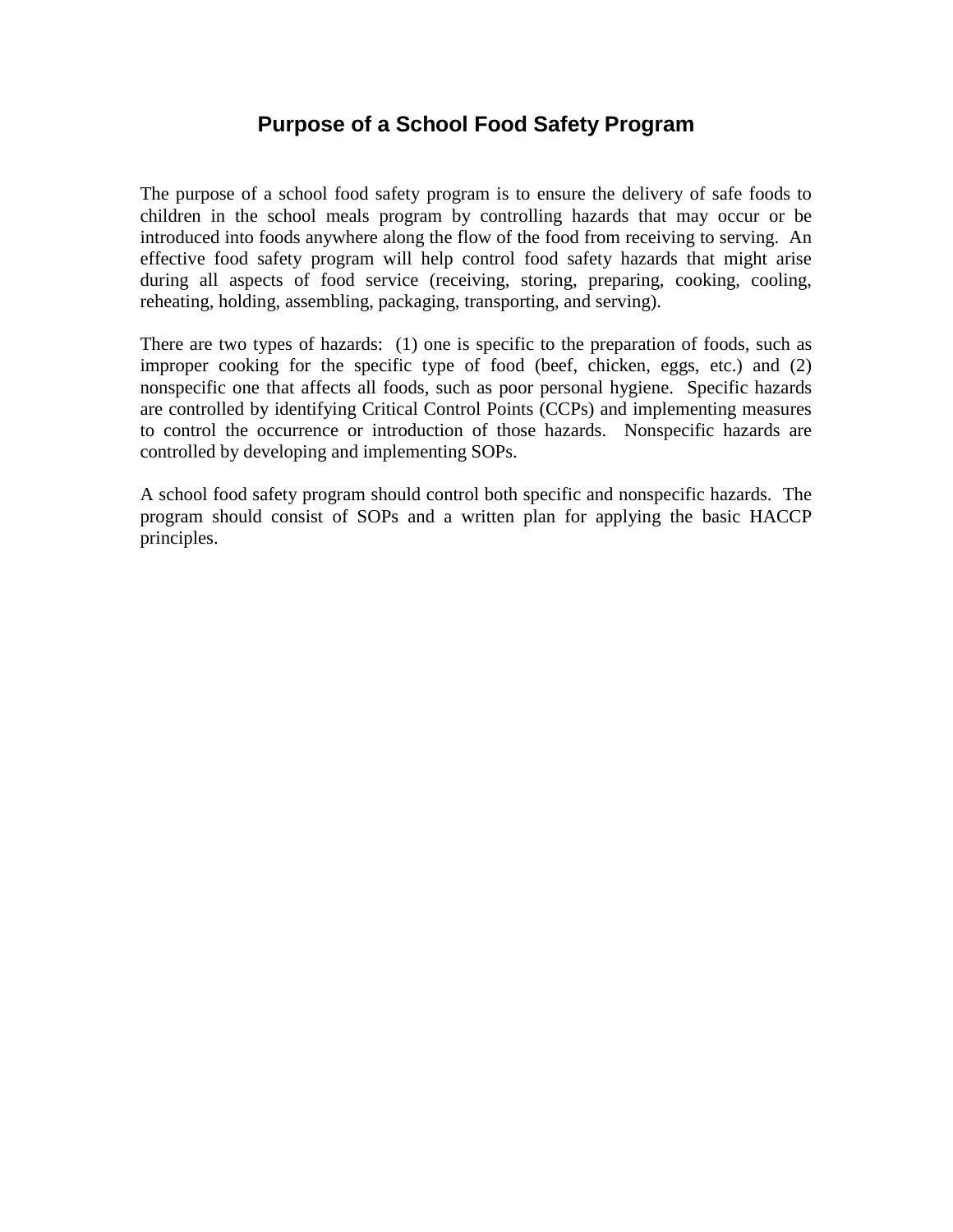# **Requirements of a School Food Safety Program**

The Monroe County School District is responsible for developing a comprehensive food safety program for the schools, including a plan for every school food preparation and service site. A school food safety program must include the following elements:

1. Documented Standard Operating Procedures (SOPs)

SOPs are a very important factor in developing an effective food safety program. Their roles are to serve as basic food safety foundations and to control hazards not outlined specifically in the HACCP plan. For example, soiled and unsanitized surfaces of equipment and utensils should not come into contact with raw or cooked (ready-to-eat) food. Proper procedures to prevent this occurrence should be covered by an SOP.

- 2. A written plan at each school food preparation and service site for applying HACCP principles that includes methods for:
	- Documenting menu items in the appropriate HACCP process category
	- Documenting Critical Control Points of food production
	- Monitoring
	- Establishing and documenting corrective actions
	- Recordkeeping
	- Reviewing and revising the overall food safety program periodically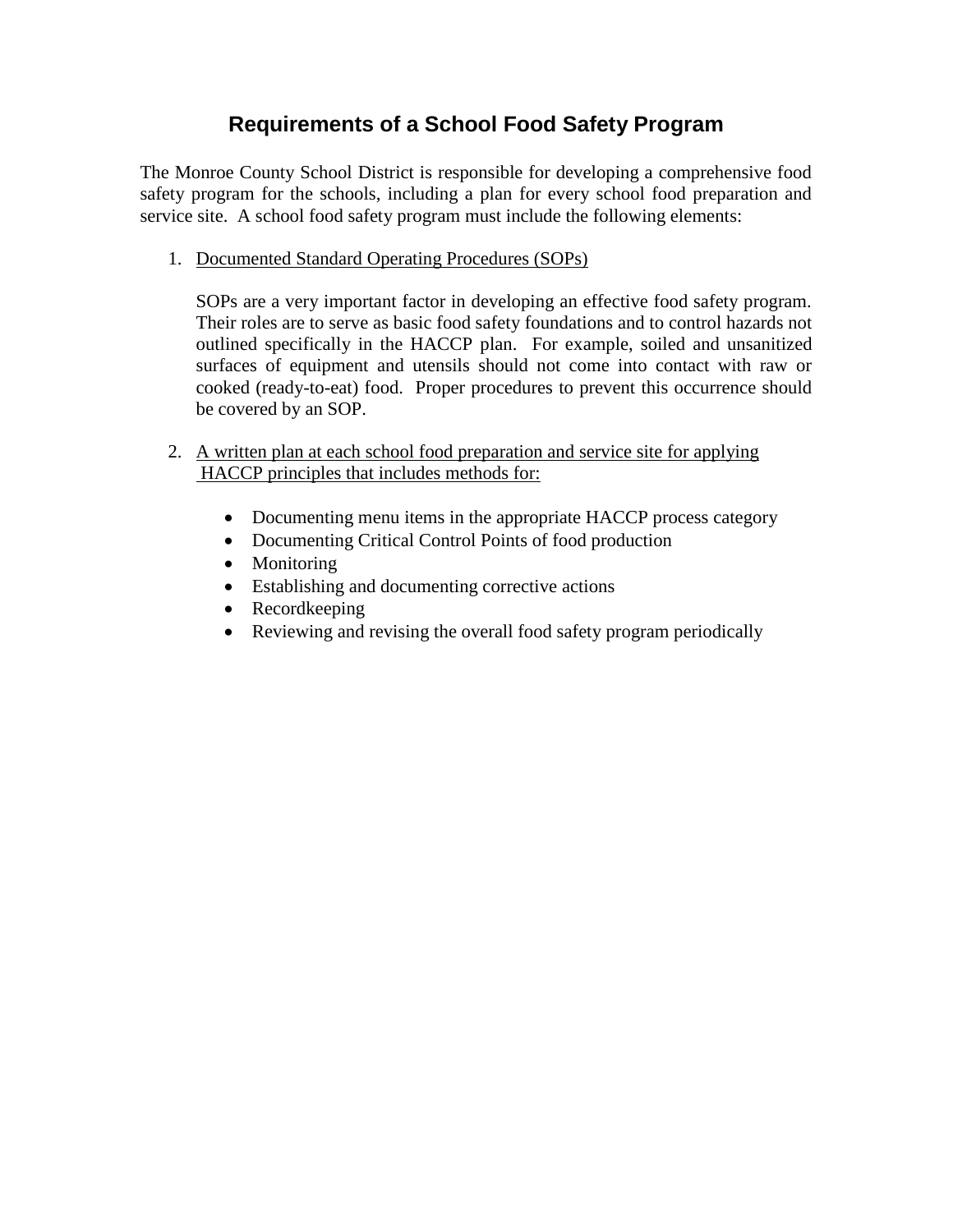# **Implementation of HACCP For Monroe County Schools'** *Food Service*

I. Documented Standard Operating Procedures (SOPs)

SOPs are a very important factor in an effective food safety program. Their role is to serve as a basic food safety foundation and to control hazards not outlined specifically in the HACCP plan. For example, soiled and unsanitized surfaces of equipment and utensils should not come into contact with raw or cooked (ready-toeat) food. Proper procedures to prevent this occurrence are covered by an SOP. See *Standard Operating Procedures* for Rockcastle County Schools. (see Standard Operating Procedures)

HACCP-based SOPs include the following principles:

- Corrective actions
- Monitoring procedures
- Verification procedures
- Record keeping procedures
- II. Documented Process Approach to Food Preparation

Food items are listed according to how they are prepared: (1) kept cold from preparation through service; (2) prepared hot and served the same day hot; and (3) prepared hot and served cooled, or possibly reheated. These are the preparation categories in the Process Approach to HACCP. The Process Approach is a method of classifying food preparation into three categories. These categories are based on the number of times a menu item makes a complete trip through the temperature danger zone. The way food is prepared at each site determines into which of the three food preparation processes it will fall.

Each menu item for the Monroe County Schools is identified by the number of times that it goes up (heating) or comes down (cooling) through the **danger zone**  $(41^{\circ}F -$ 135F) and is classified into the following food preparation processes:

#### **Process #1 – No Cook**

The menu item does not go completely through the danger zone in either direction.

#### **Process #2 – Same Day Service**

The menu item takes one complete trip through the danger zone (going up during cooking) and is served.

#### **Process #3 – Complex Food Preparation**

The menu item goes through both heating and cooling, taking two or more complete trips through the danger zone.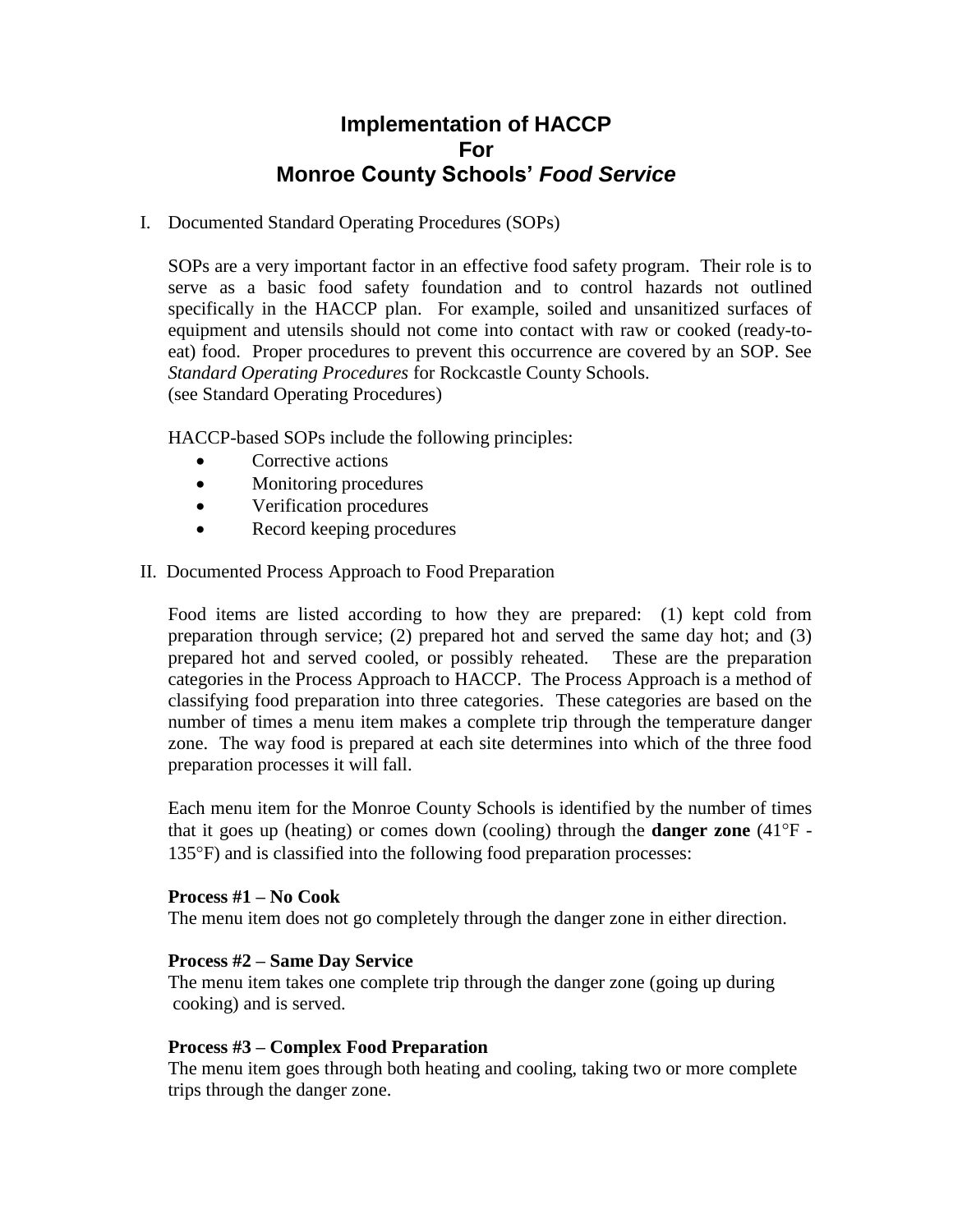III. Documented Critical Control Points (CCP) and Critical Limits

In addition to identifying the appropriate process for each menu item, necessary control measures are determined to prevent the introduction of hazards at each stage of food preparation from receiving to service. Control measures are any means taken to prevent, eliminate, or reduce hazards. These measures include SOPs, as well as the Critical Control Points (CCPs), and the corresponding critical limits established in each of the three processes.

A Critical Control Point is a key point where a step can be taken to prevent, eliminate, or reduce a food safety hazard to an acceptable level. Critical Control Points are established for all food items served in the Rockcastle County Schools. The following are CCPs, related to each food preparation process:

#### **For Process #1 – No Cook:**

 Cold holding or limiting time in the danger zone to inhibit bacterial growth and toxing production (e.g., limiting time would be holding at room temperature for 4 hours and then discarding)

#### **For Process #2 – Same Day Service:**

- Cooking to destroy bacteria and other pathogens
- Hot holding or limiting time in the danger zone to prevent the outgrowth of spore-forming bacteria

#### **For Process #3 – Complex Food Preparation:**

- Cooking to destroy bacteria and other pathogens
- Cooling to prevent the outgrowth of spore-forming bacteria
- Hot and cold holding or limiting time in the danger zone to inhibit bacterial growth and toxin formation
- Reheating for hot holding, if applicable

Each CCP includes boundaries that define safety. These boundaries or critical limits are the time and/or temperatures that must be achieved or maintained to control a food safety hazard. When critical limits are not met, the food may not be safe. Critical limits (time/temperature) are measurable and observable. The *2001 FDA Food Code (as amended August 2003*) provides critical limits designed to prevent, eliminate, or reduce hazards in food. (see SOP Cooking Potentially Hazards Foods)

Process and temperature charts for the day's menu items are posted daily in the kitchen by the manager. In addition, the menu cycle, recipes, product directions, and charts are kept in the manager's office. (see Food Preparation Process Charts)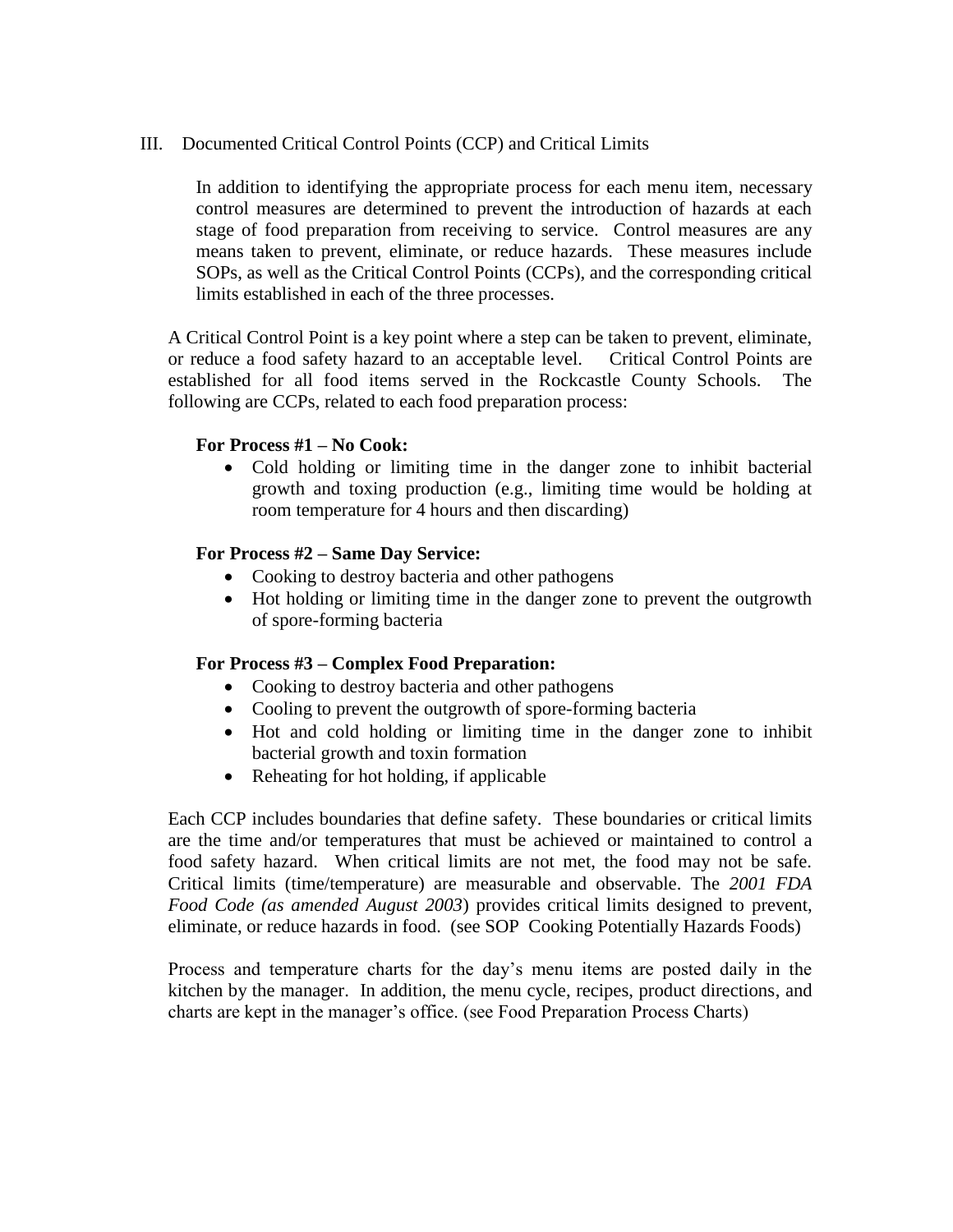#### IV. Established Monitoring Procedures

Monitoring is an important step for an effective food safety program. Control measures, including CCPs and SOPs, must be monitored, controlled, and documented in writing. Monitoring involves making direct observations or taking measurements to see that the food safety program is being followed. Monitoring will identify when there is a loss of control so that corrective action can be taken.

- Final temperature and time measurements must be effectively monitored at the critical limits for them
- Equipment appropriate for the monitoring function must be chosen.
- Monitoring interval must be reliable enough to ensure hazards are being controlled. Procedures for monitoring must be simple and easy to follow.
- Employees responsible for monitoring must be given the training and equipment necessary to properly perform the monitoring activities.

#### V. Established corrective actions

Whenever a critical limit is not met, a corrective action must be carried out immediately. A corrective action may be simply continuing to heat food to the required temperature. Other corrective actions may be more complicated, such as rejecting food items that were not delivered at the right temperature or discarding food that has been held without temperature control too long. This preventive approach is the heart of HACCP. Food Service employees must know what corrective actions are and be trained in making the right decisions.

#### VI. Recordkeeping

Certain written records or kinds of documentation are needed to verify that the food safety program is working. These records involve the food safety plan and any monitoring, corrective action, or calibration records produced in the operation of the food safety program based on HACCP principles. Recordkeeping provides a basis for the periodic reviews of the program. Documentation should be kept as simple as possible.

Each food item will have a recordkeeping form established which will show CCPs and SOPs in each of the processes.

#### VII. Review and revise

There will be ongoing as well as a periodic review of the food safety program. This ensures that the food safety program is operating according to what the plan says. This review will occur at least annually or as often as necessary to reflect any changes in the food service program. These changes may include new equipment, new menu items, reports of illness, or other factors that indicate how well our food safety program is working.